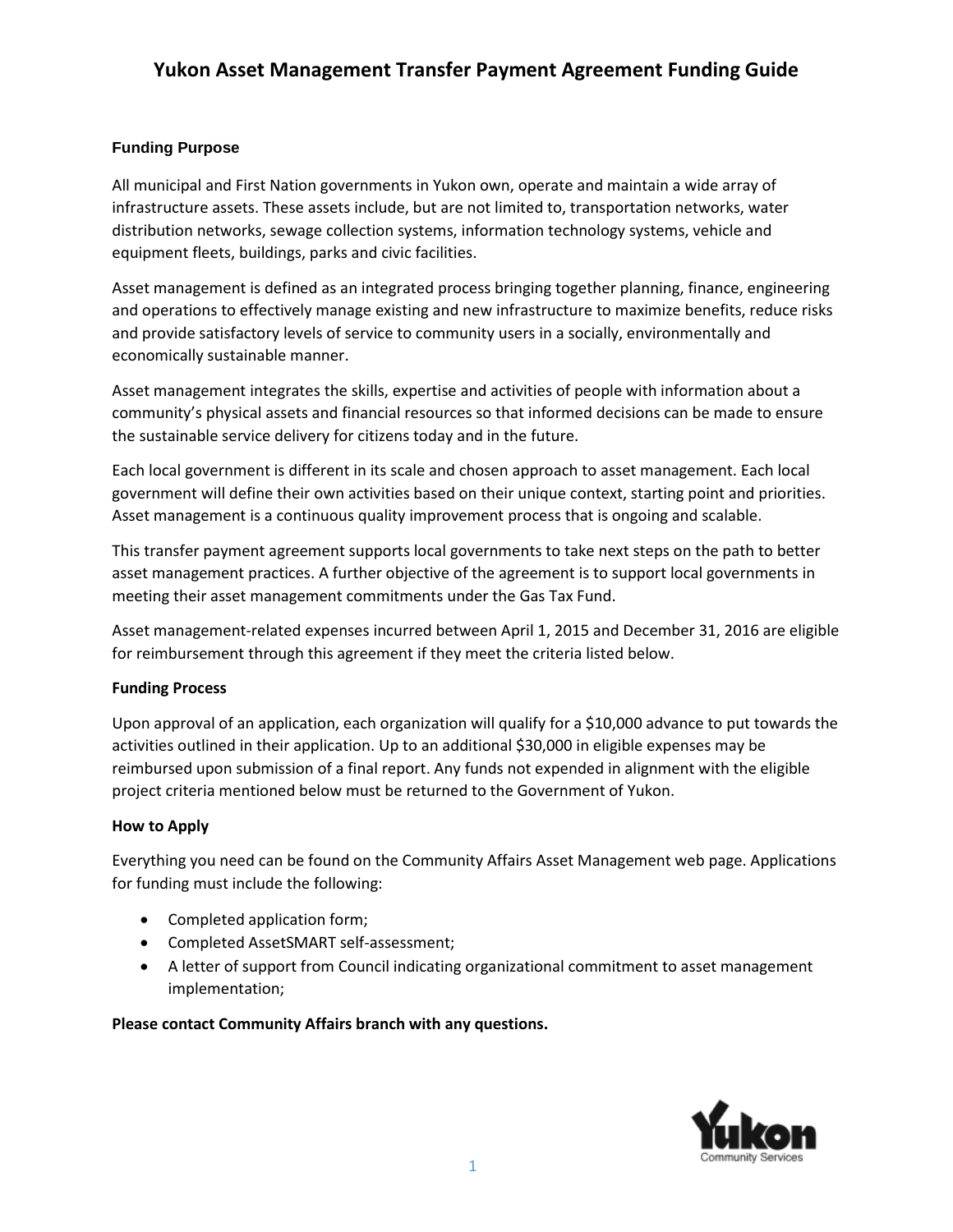## Eligible Items and Activities:

- Development and/or execution of an asset management project work plan
- Development of asset management policies/strategies/plans
- Development of an asset register
- Integrating financial, asset and other information into organizational planning for the purposes of asset management planning
- Assessing and recording condition of assets
- Assessing and recording risks of asset failures
- Development of asset risk management plans
- Organizational/corporate capacity assessments
- Accessing asset management training
- Accessing asset management tools
- Establishing ideal asset levels of service including hosting community events to gather input
- Staff wages directly associated with eligible asset management-related deliverables

#### Examples of Deliverables:

- Asset management policy, strategy, or plan adopted by council
- Asset management strategy or plan implemented by organization
- Development/improvement an asset register that informs organizational planning
- Long term financial plan that incorporates asset data and/or replacement/maintenance schedules
- Completed condition assessments within the asset management plan
- Completed asset risk assessment/management plan
- Proof of staff/elected official completion of asset management training and course synopsis (receipts and/or certificate of completion as well as staff names and positions)
- Future training plan
- Proven use of tools for the purpose of asset management planning, and an example of the reports being generated by such tools
- Determining asset levels of service and reports indicating community engagement and participation in identifying community asset priorities

#### Items and Activities that are not eligible:

- Staff wages not directly associated with eligible asset management-related deliverables.
- Regular operation and maintenance expenses
- Activities to bring the recipient into PSAB 3150 compliance
- Purchase of computer hardware
- Activities funded through other sources (i.e. Gas Tax)